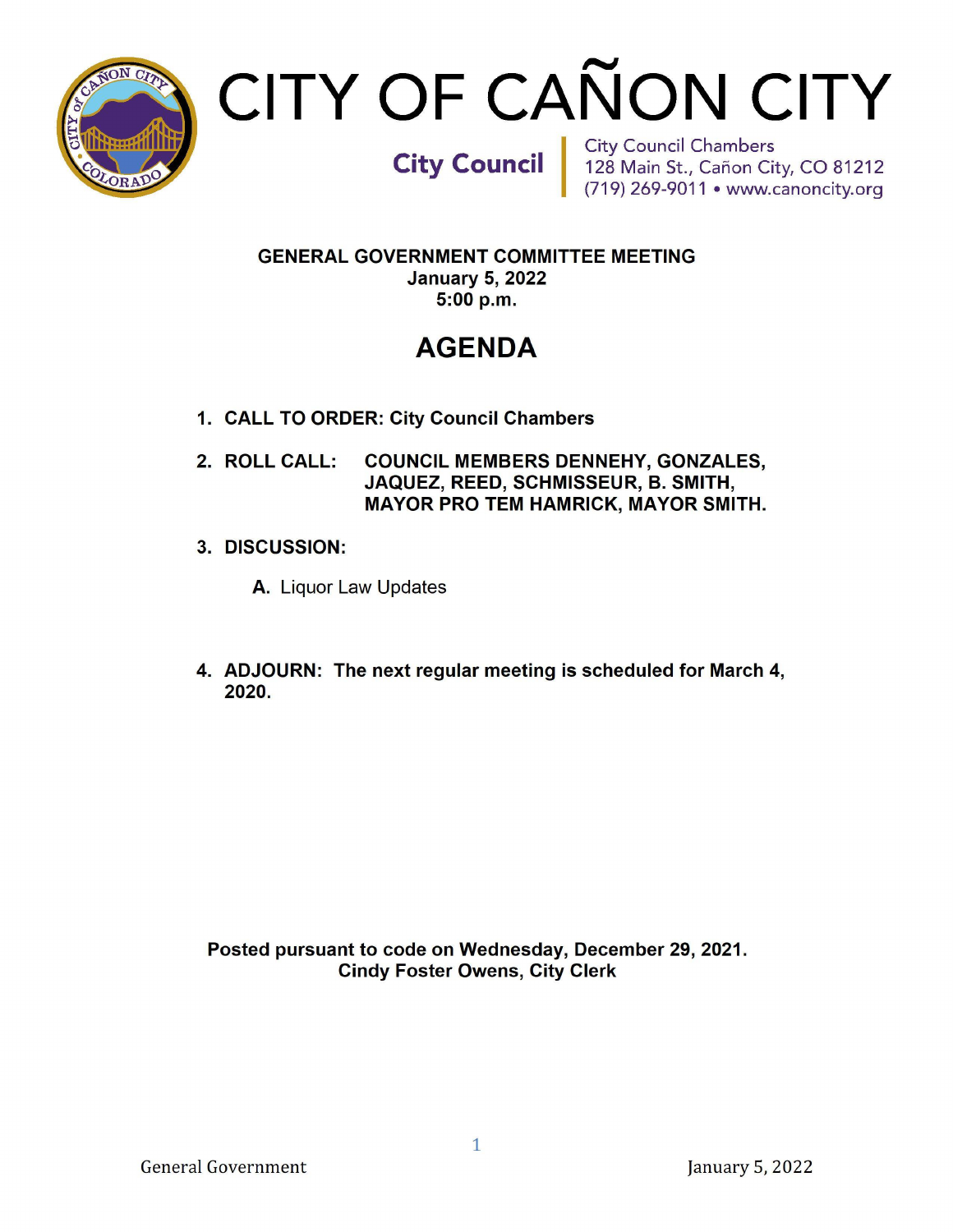

**TO:**  Mayor and City Council

**FROM:**  Ryan Stevens, City Administrator

**PREPARED BY:** Cindy L. Foster Owens

**DATE:**  01/05/2022

**RE:**  Liquor Law Updates

Attached are proposed changes to the liquor code to update to **SUMMARY:\***  current laws and proposed changes. A clean version and redlined version are attached. Post class of the

anys such that is followed may be been to such

integrates and the state of the control of the state of the

REVIEWED BY **REVIEWED** BY LEGAL?

RECOMMENDED Discussion ACTION:

# of attachments 2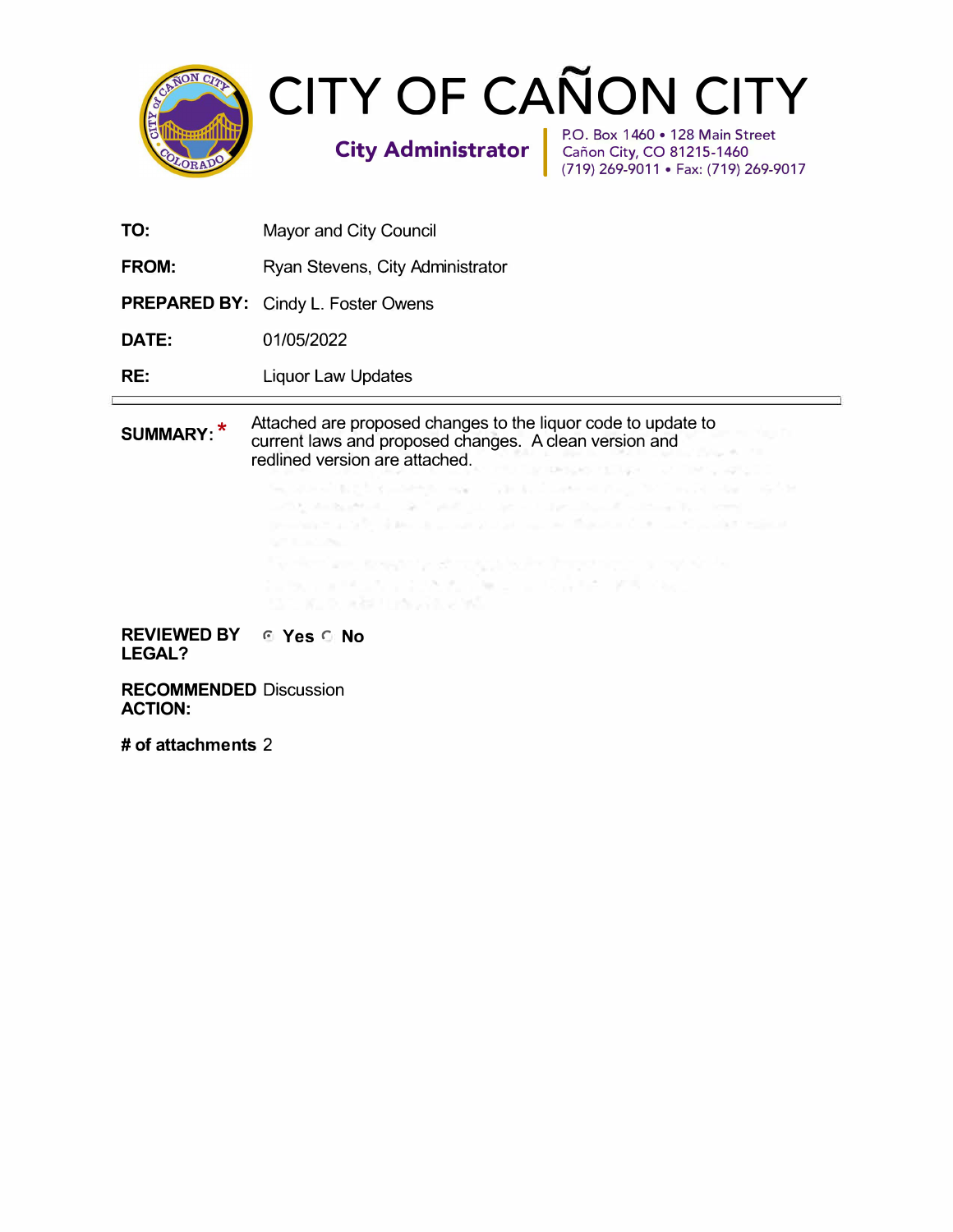#### **A BILL FOR ORDINANCE NO. \_\_\_, SERIES OF 2022**

# **AN ORDINANCE OF THE CITY OF CAÑON CITY AMENDING CHAPTER 5.30 OF THE CAÑON CITY MUNICIPAL CODE CONCERNING LIQUOR LICENSING**

**WHEREAS**, the City desires to update its liquor licensing provisions to incorporate the process for applications and to eliminate the distance requirements from schools for lodging and entertainment licenses.

#### **NOW THEREFORE, BE IT ORDAINED BY THE COUNCIL OF CAÑON CITY:**

Section 1. Chapter 5.30 of the Cañon City Municipal Code is hereby amended to read as follows:

#### **5.30.010 Definitions**

All words and terms shall have the meanings ascribed in this Section. All other words and phrases used in this chapter shall have the meanings described by state statute or regulation governing the sale of alcohol beverages or if not otherwise defined by law, the words shall be as used in their common, ordinary and accepted sense and meaning.

"Applicant" means a person twenty-one years of age or older who has submitted an application for a license issued pursuant to this Article. If the applicant is an entity and not a natural person, applicant shall include all persons who are the members, managers, partners, officers or directors of such entity.

"Administrative Applications" means applications for temporary, manager registration, transfer of ownership and changes in licensed entities, special event permits or renewals.

"Colorado Beer Code" means Title 44, Article 4 of the Colorado Revised Statutes

"Colorado Liquor Code" means Title 44, Article 3 of the Colorado Revised Statutes.

"Good cause," for the purpose of refusing or denying a license renewal or initial license issuance, means:

- 1. The licensee or applicant has violated, does not meet, or has failed to comply with any of the terms, conditions or provisions of this chapter or any rules and regulations promulgated pursuant to this chapter;
- 2. The licensee or applicant has failed to comply with any special terms or conditions that were placed on its license in prior disciplinary proceedings or arose in the context of potential disciplinary proceedings;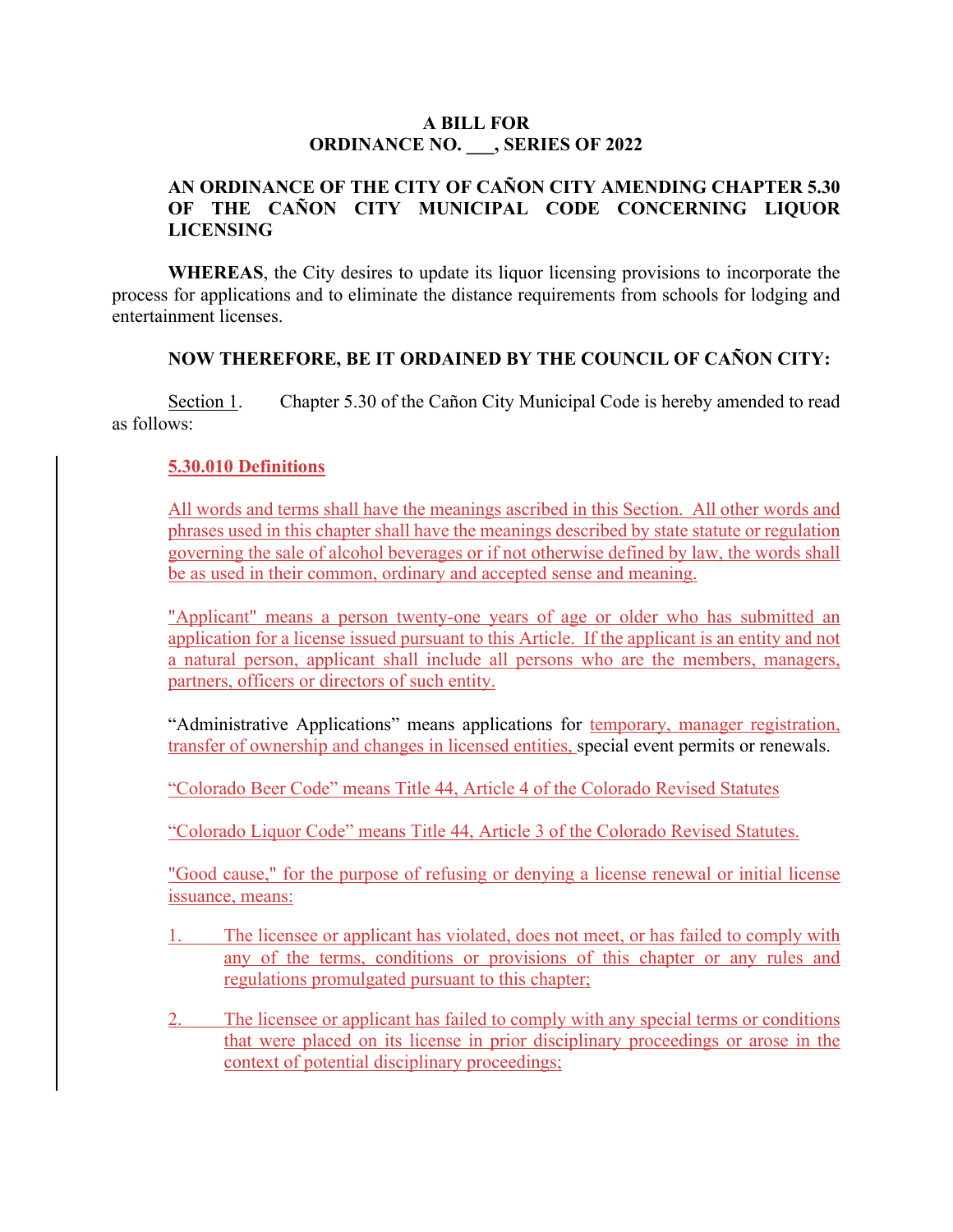- 3. In the case of a new license or a change of location application, the applicant has not established the reasonable requirements of the neighborhood or the desires of its adult inhabitants; or
- 4. Evidence that the licensed premises has been operated in a manner that adversely affects the public health, welfare or safety or the immediate neighborhood in which the establishment is located, which evidence must include a continuing pattern of fights, violent activity or disorderly conduct.

"Local Licensing Authority" means City Council of the City of Cañon City.

# **5.30.020 Incorporation of state law.**

The provisions of the Colorado Liquor and Beer Codes and any rules and regulations promulgated thereunder as the same may be amended from time to time, are incorporated herein by reference except to the extent that more restrictive or additional regulations are set forth in this chapter. In addition to the regulations set forth in this chapter, the City may enforce any provision of the Colorado Liquor and Beer Codes and any rules and regulations promulgated thereunder applicable to licensees.

# **5.30.030 License required.**

No person shall sell or offer to sell any alcohol beverages at retail within the city unless all required state and local licenses are in full force and effect.

# **5.30.040 Local Licensing Authority**

- A. The local licensing authority shall have the authority to approve any licenses or take other actions as described in the Colorado Beer and Liquor Codes, unless delegated herein.
- B. The city clerk shall serve as the official secretary of the liquor authority and in such capacity shall:
	- 1. Provide the necessary secretarial and reporting services for the authority;
	- 2. Provide all public notices required by this chapter or the state liquor laws except where the law or ordinance contains a specific provision to the contrary; and
	- 3. Issue all licenses granted by the authority upon receipt of such fees as are required by the state liquor laws and this chapter and after compliance with all legal prerequisites for the issuance of same.

**5.30.050 Delegation to City Clerk**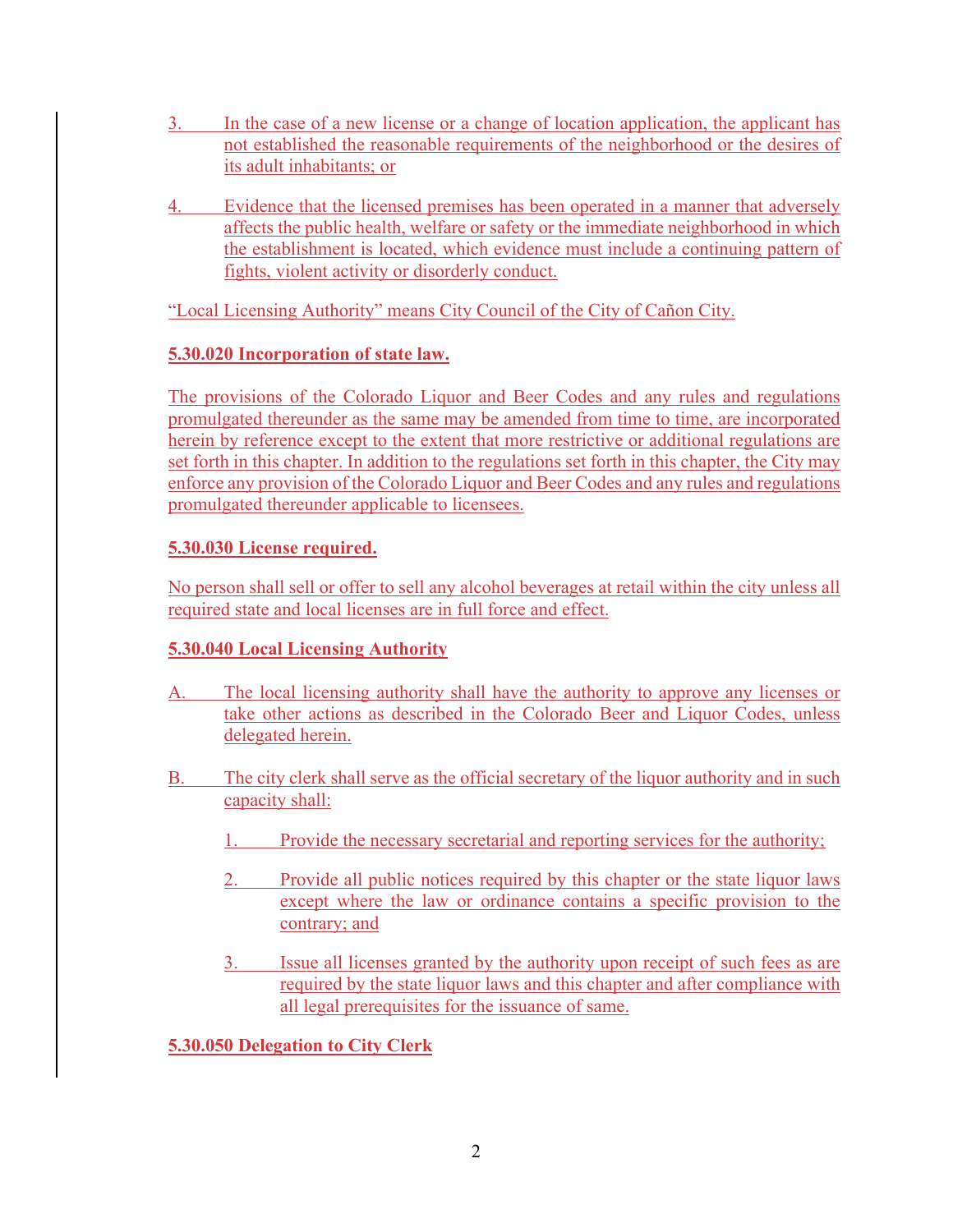- A. Administrative applications may be decided by the City Clerk upon receipt of a completed application and such fees as are required by this chapter and the state liquor laws.
- B. The City Clerk shall refer to the local licensing authority for decision all administrative applications when the City Clerk has reason to believe that violations of this chapter or the state liquor laws, not previously reviewed by the authority, may have occurred on the licensed premises during the previous license period. In addition, the City Clerk may refer to the local licensing authority for decision any administrative application when, as determined by the City Clerk, the public interest would be best served by the determination of the matter by the authority.
- C. Administrative applications that are denied by the City Clerk may be appealed to the local licensing authority. Appeals must be submitted in writing to the City Clerk within ten (10) days of the denial and may include a request for hearing. Appeals to the authority will be decided de novo.

# **5.30.060 Applications – Procedure**

- A. A person seeking a license issued pursuant to this chapter must submit an application on forms provided by the state licensing authority and contain all information as required by the state licensing authority. The application must be accompanied by the nonrefundable application fee as established by state law.
- B. For new licenses or applications for a change or modification of premises, the applicant shall file at the time of application plans and specifications for the interior of the building if the building to be occupied is in existence at the time. If the building is not in existence, the applicant shall file a plot plan and a detailed sketch for the interior and submit an architect's drawing of the building to be constructed. In its discretion, the local licensing authority may impose additional requirements necessary for the approval of the application.
- C. No application shall be considered which is not complete in its entirety. Incomplete applications may be returned to the applicant for completion or correction without any further action. Neither the city nor the liquor authority shall be responsible for the failure of a license to be issued or renewed prior to an expiration date because of a late, incomplete or defective application.
- D. Upon receipt of a complete application, except for application for renewal or transfer of ownership, a public hearing shall be held by the local licensing authority not less than thirty (30) days from the date of the complete application. Notice of the public hearing shall be posted on the premises subject to the application and published in a newspaper of general circulation in the county at least ten (10) days prior to the hearing.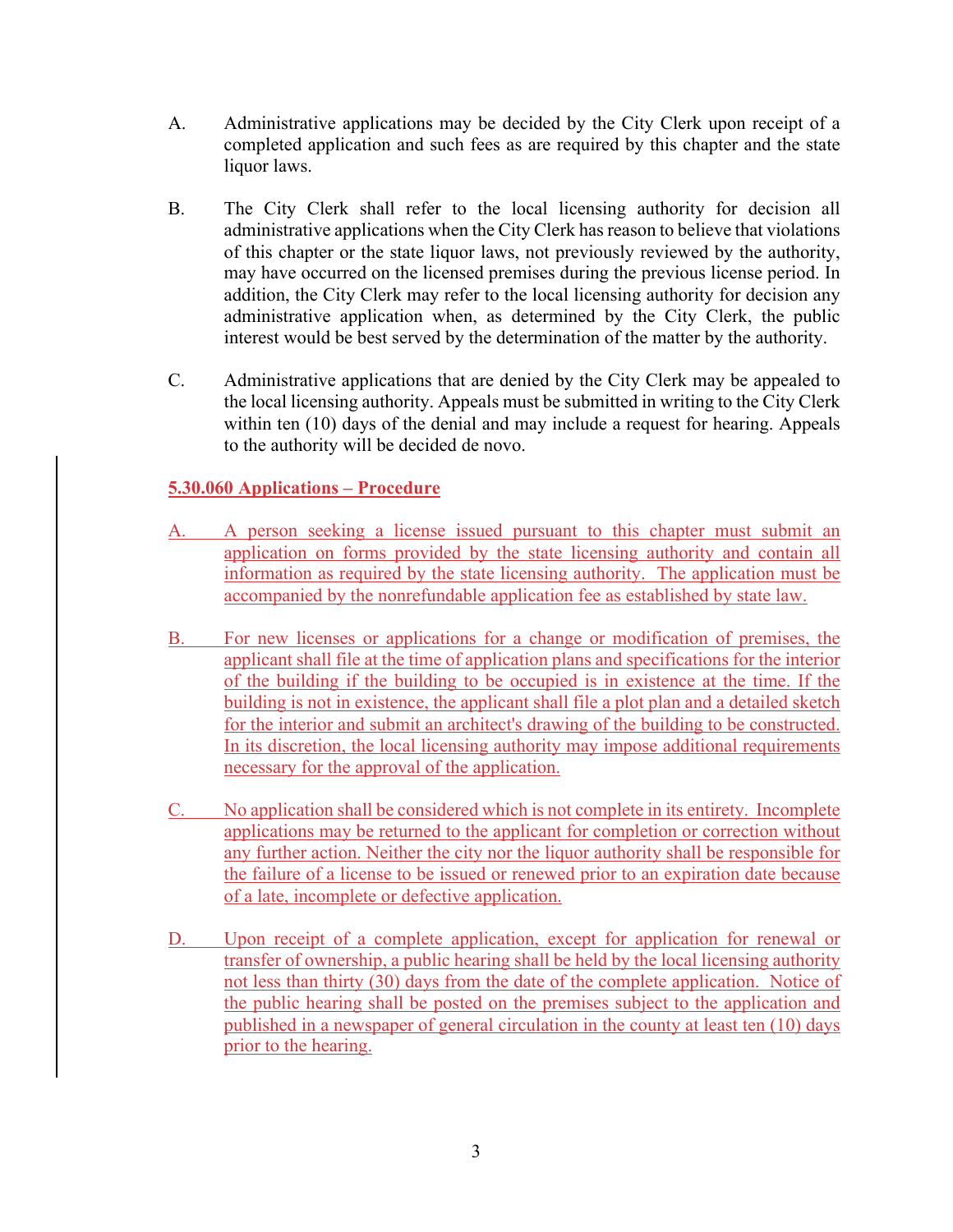- E. Five (5) days prior the date of hearing, the City Clerk shall make the findings of its investigation in writing to the applicant and other interested parties.
- F. Any decision of a local licensing authority approving or denying an application shall be in writing stating the reasons therefor within thirty days after the date of the public hearing, and a copy of the decision shall be sent by certified mail to the applicant at the address shown in the application and by electronic mail if provided.

# **5.30.070 Granting New Licenses**

- A. No new liquor license shall be granted, until the local licensing authority considers the following:
	- 1. the reasonable requirements of the neighborhood;
	- 2. the desires of the adult inhabitants as evidenced by petitions, remonstrances, or otherwise;
	- 3. all other reasonable restrictions that are or may be placed upon the neighborhood by the local licensing authority; and
	- 4. whether the applicant is a person prohibited as a licensee pursuant to C.R.S. § 44-3-307.
- A.B. No license shall be issued by any local licensing authority after approval of an application until the building in which the business is to be conducted is ready for occupancy with such furniture, fixtures, and equipment in place as is necessary to comply with the applicable provisions of state law, and then only after inspection of the premises has been made by the licensing authority to determine that the applicant with the drawing or sketch for the interior of the building submitted with the application.

#### **5.30.080 License Requirements.**

- A. Conduct of business. The following is strictly prohibited from occurring on or in the licensed premises or upon any adjoining grounds or parking area under the control or management of the licensee: the loitering of habitual drunkards or intoxicated persons; lewd or indecent displays; rowdiness or disorderly conduct; undue noise; and any other disturbance or activity offensive to the sensitivities of the average citizen or the residents of the neighborhood in which the establishment is located.
- B. Compliance with all laws. Licensees shall comply with, and conduct their business in compliance with, all federal, state and local laws and regulations.
- C. Right of entry. No person shall refuse entry to, or in any manner interfere with the inspection of the licensed premises by any federal, state or local inspector who is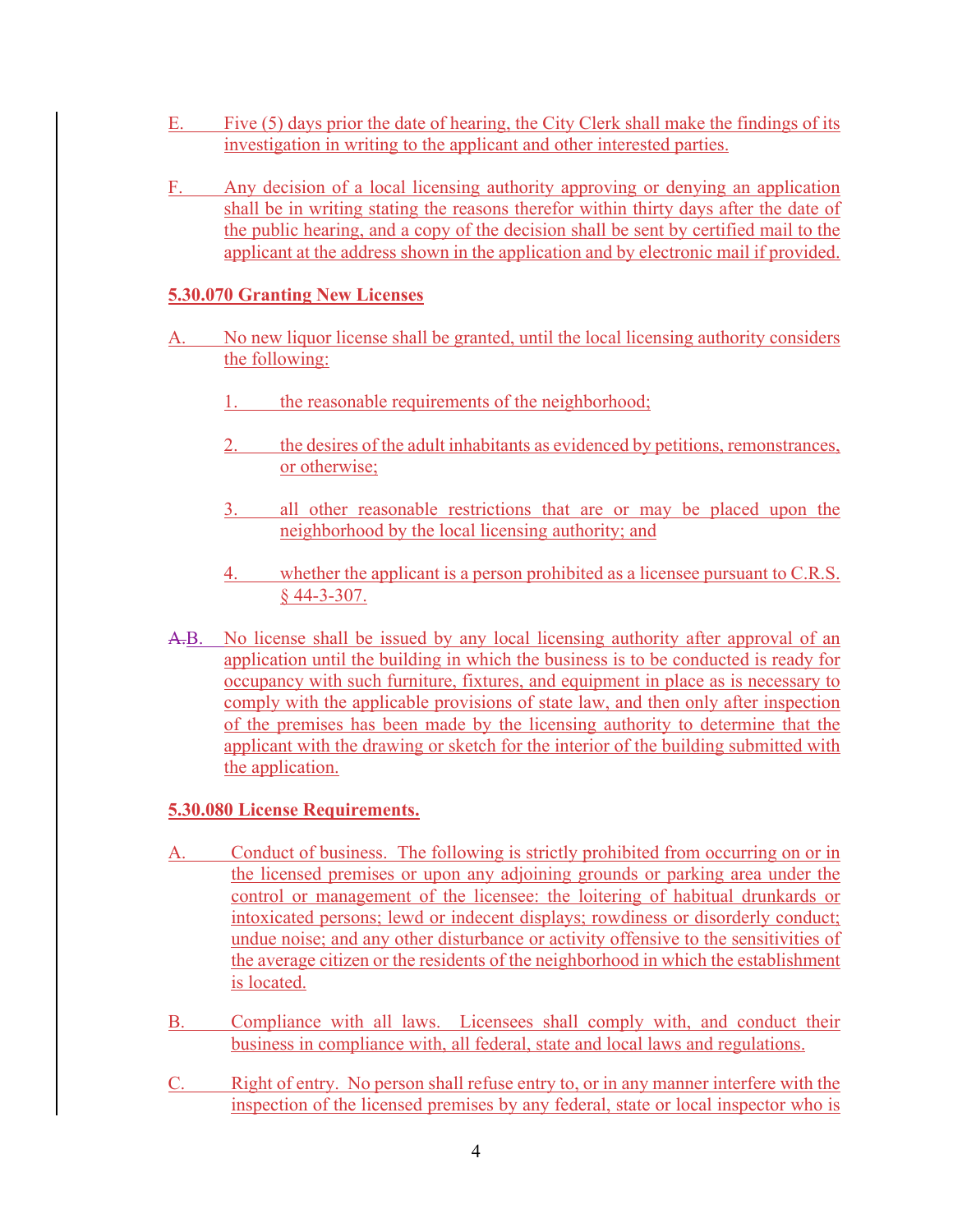either permitted or required to inspect the licensed premises, if such entry is attempted during business hours or during reasonable hours after business hours when there are employees on the premises to admit the federal, state or local inspector. Entry and inspection shall be permitted not only to areas open to the public but also to all other areas where business is conducted, provided that no employee shall be required to accompany any inspector in any area that the employee deems to be dangerous, if the employee informs the inspector of the perceived danger.

- D. Display of license. Any license or permit issued under this chapter shall be prominently displayed to the public at all times upon the premises for which the license or permit is issued.
- E. Posting and display of notice. Any notice which is required to be posted under the state liquor laws or this chapter shall be posted in a conspicuous place on the licensed premises. Licensees and applicants shall assist in the placement of such notice and shall ensure that such notice is displayed prominently and continuously during the notice period.

#### **5.30.0920 Changing, altering or modifying a licensed premises.**

- A. Whenever a person holding a license issued under the Colorado Liquor or Beer Codes applies for consent to change, alter or modify a licensed premises, the Local Licensing Authority, shall grant (with or without conditions) or deny such consent in writing. When an application is denied, the grounds for the denial shall be stated in the written decision.
- B. When a licensee requests modifications that will not result in a change in the service capacity of the licensed premises, consent to the request may be granted or denied without a public hearing, provided that the application for modification is processed, considered and determined in a manner consistent with the requirements and provisions state law. of Regulation 47-302, Colorado Code of Regulations, 1 C.C.R. 203-2. Examples of modifications that may be covered by this Subsection B include: remodeling of a kitchen or fixtures within a kitchen; changing an internal doorway from one location to another; and moving an existing bar from one location to another.
- C. Except as provided in Subsection B of this section, the Local Licensing Authority will conduct a public hearing before granting (with or without conditions) or denying any application to change, alter or amend a licensed premises.
- D. Examples of proposals that will require a public hearing prior to the Local Licensing Authority's decision include, but are not limited to, those which request:
	- 1. Any increase or decrease in the total size or capacity of the licensed premises;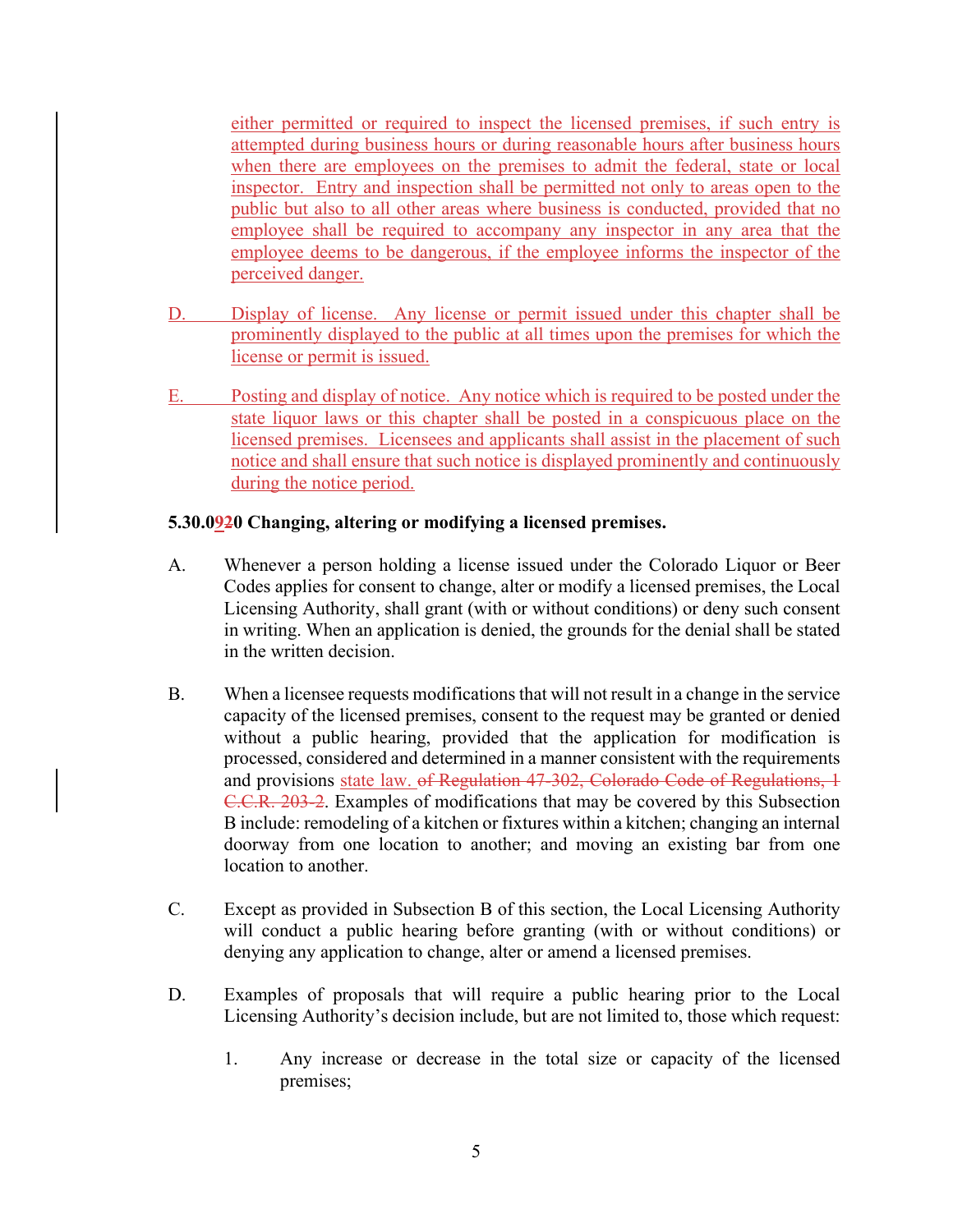- 2. The sealing off, creation of or relocation of a common entryway, doorway, passage or other such means of public ingress and/or egress, when such common entryway, doorway or passage alters or changes the sale or distribution of alcohol beverages within the licensed premises;
- 3. Any substantial or material enlargement of a bar, or the addition of a separate bar, or the installation of a bar or bar area within a premises that has no bar or bar area;
- 4. The installation of a stage, bandstand or dance floor in a premises where there is no existing stage, bandstand or dance floor, or a material enlargement or reduction in size of an existing stage, bandstand or dance floor;
- 5. Any other material change in the interior of the premises that would affect the basic character of the premises or the physical structure that existed in the plan on file with the latest prior application.
- E. Any public hearing permitted or required under Subsection C of this section shall be preceded by public notice given in accordance with the requirements of C.R.S. § 44-3-311, C.R.S.
- F. In any public hearing conducted pursuant to this section, it shall be the burden of the licensee seeking consent to change, alter or modify a licensed premises to establish by petitions or otherwise that the proposed change, alteration or modification, if made, will be consistent with the reasonable requirements of the neighborhood and satisfy the desires of the adult inhabitants of the neighborhood. A licensee's failure to circulate and tender to the Local Licensing Authority petitions in support of the proposed change, alteration or modification, signed by adult inhabitants of the neighborhood, may be grounds for denial of the application. Petitions shall be supplied or approved by the City Clerk prior to their circulation.
- G. When a licensee requests consent to create or enlarge an outdoor service area in an application for modification of a premises and competent evidence is presented in a public hearing conducted pursuant to this section showing that the establishment or enlargement of such outdoor service area is likely to have a continuing adverse impact within the immediate vicinity of the licensed premises if conditions protecting the immediate neighborhood are not imposed, the Local Licensing Authority may, as an alternative to denying the application, make its consent to the requested modification conditional. Such conditional consent may:
	- 1. Restrict or limit the hours of operation of an outdoor service area;
	- 2. Require or limit lighting in and around such outdoor service area;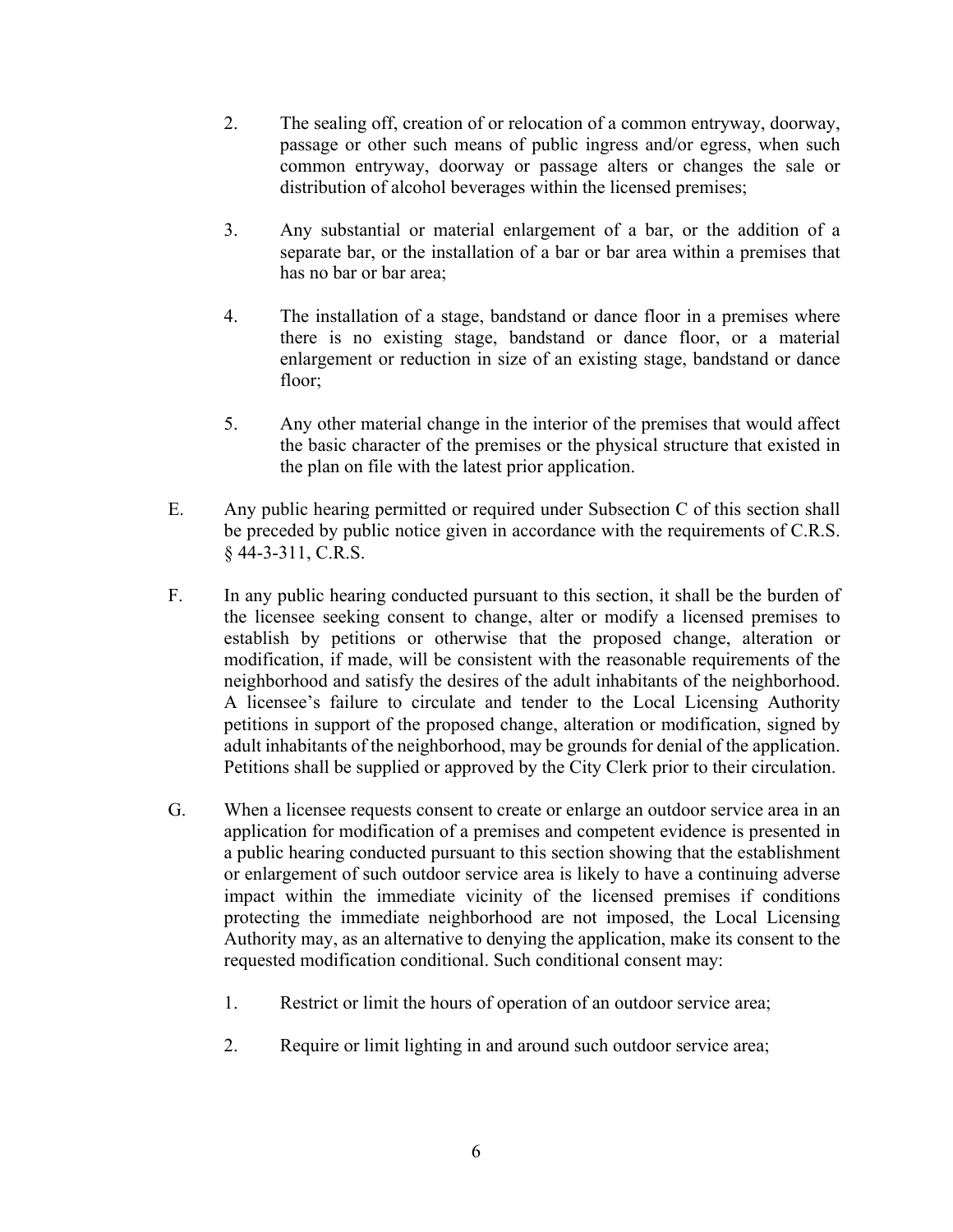- 3. Require fencing or other screening designed to discourage patrons of the licensed premises from entering into neighboring areas and to minimize light and noise impacts in such areas;
- 4. Limit or prohibit live entertainment and amplified music in outdoor service areas;
- 5. Contain other requirements, restrictions and/or limitations deemed necessary by the Local Licensing Authority to eliminate or mitigate potential adverse impacts within neighborhoods in the immediate vicinity of the licensed premises.

# **5.30.04100 Optional premises license standards.**

- A. The following standards for the issuance of optional premises licenses or for optional premises in association with a hotel/restaurant class of license are hereby adopted pursuant to the provisions of C.R.S.  $\S$  44-3-310(1). These standards adopted herein shall be considered in addition to all other standards applicable to the issuance of licenses under the Colorado Liquor Code for optional premises license or for optional premises for a hotel and restaurant license. These two (2) types of licenses for optional premises will be collectively referred to as "optional premises" in these standards unless otherwise provided.
- B. An optional premises may only be approved when that premises is located on or adjacent to an outdoor sports and recreational facility as defined in C.R.S. §§ 44-3- 103(33)(a) and (b). The types of outdoor recreational facilities which may be considered for an optional premises license include the following:
	- 1. Golf courses, driving ranges, and subsidiary buildings;
	- 2. Country clubs, club houses, event and/or conference centers;
	- 3. Arenas.
- C. There are no restrictions on the minimum size of the outdoor sports and recreational facilities that may be eligible for the approval of an optional premises license. However, the Local Licensing Authority may consider the size of the particular outdoor sports and recreational facility in relationship to the number of optional premises areas requested for the facility.
- D. There are no restrictions on the number of optional premises areas which any one licensee may have on his or her outdoor sports or recreational facility. However, any applicant requesting approval of more than one optional premises area shall demonstrate the need for each optional premises in relationship to the outdoor sports or recreational facility and its guests.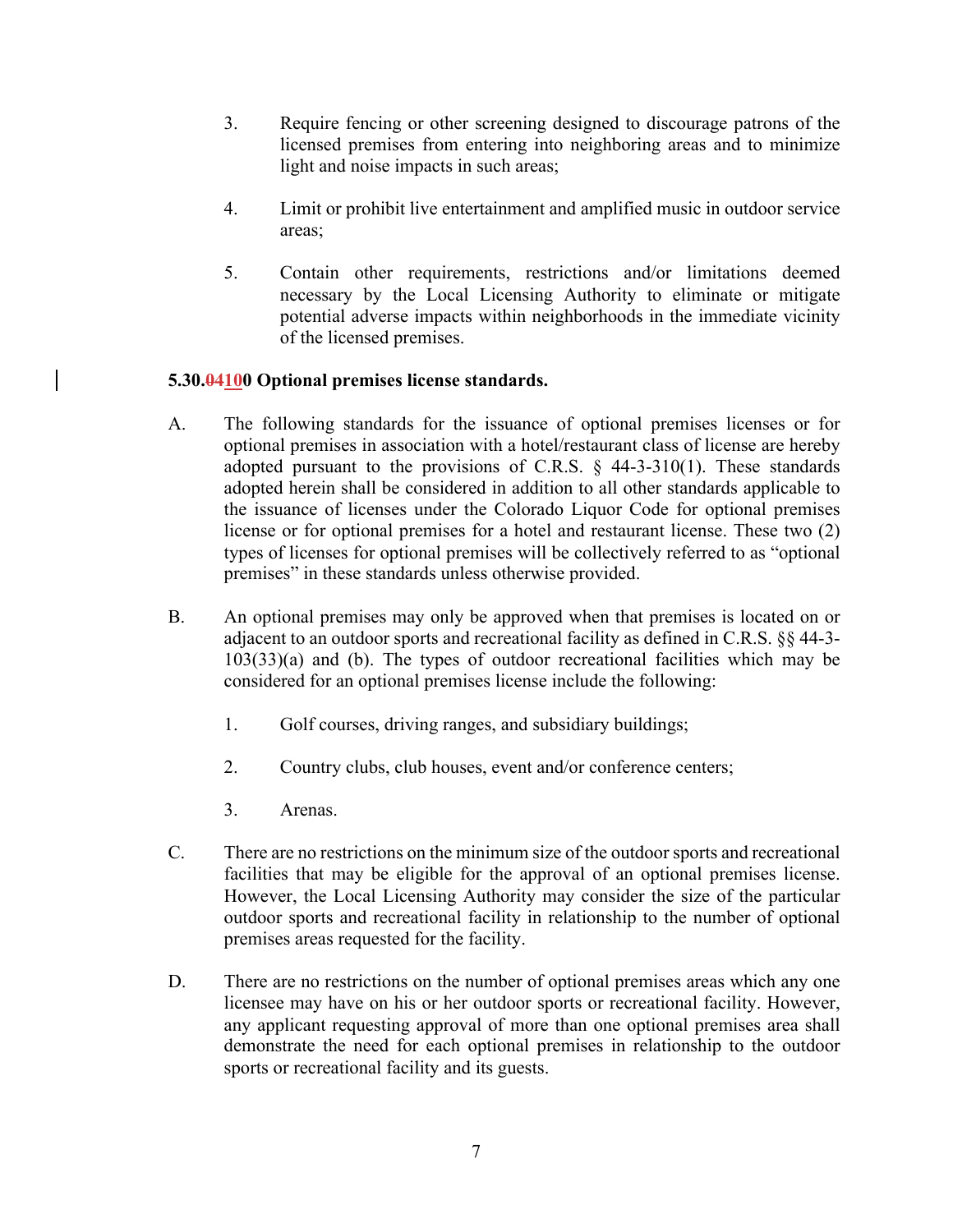- E. Submittal Requirements. When submitting a request for the approval of an optional premises, in addition to meeting the license application requirements set forth by the State of Colorado and the City of Cañon City, the applicant shall submit:
	- 1. A map or other drawing illustrating the outdoor sports or recreational facility boundaries and the approximate location of each optional premises area requested. Such optional premises areas shall be numbered in such a manner as to clearly depict the area encompassed in each location;
	- Any other documents, drawings, reports, or requirements necessary to ensure compliance with the Colorado Liquor Code and Regulations, including the control of the premises and the ease of enforcement.
- E. Pursuant to C.R.S. §§ 44-3-310(3) and (4), no alcohol beverages may be served on the optional premises until the licensee has provided written notice to the City of Cañon City Clerk's OfficeCity Clerk and the State of Colorado Liquor Enforcement Divisionstate licensing authority forty-eight (48) hours prior to serving alcohol beverages on any optional premises areas.
	- 1. Such notice shall be in force until service of alcohol beverages in any optional premises area is changed. Any change in the active service or voluntary suspension of service of alcohol beverages in any optional premises area shall require forty-eight (48) hours notice to the City Clerk and to the Colorado Liquor Enforcement Divisionstate licensing authority.;
	- 2. Such notice shall include specific days and hours on which the optional premises are to be used.;
	- 3. In this regard, there There is no limitation on the number of days which a licensee may specify in each notice to serve or suspend service of alcoholic beverages.

#### **5.30.050 110 Special event liquor permits.**

- A. Pursuant to C.R.S. § 44-5-107(5), the local liquor licensing authority hereby elects to exercise exclusive local control over the issuance of liquor license special event permits for events within the City.
- B. Pursuant to C.R.S. § 44-5-101 et seq., City Council may issue special event permits for the sale of fermented malt and alcoholic beverages to those qualified organizations set forth in the Colorado Liquor Code and on the grounds set forth therein.
- C. Pursuant to C.R.S. § 44-5-107(4), the City Clerk shall be authorized to issue special event permits administratively.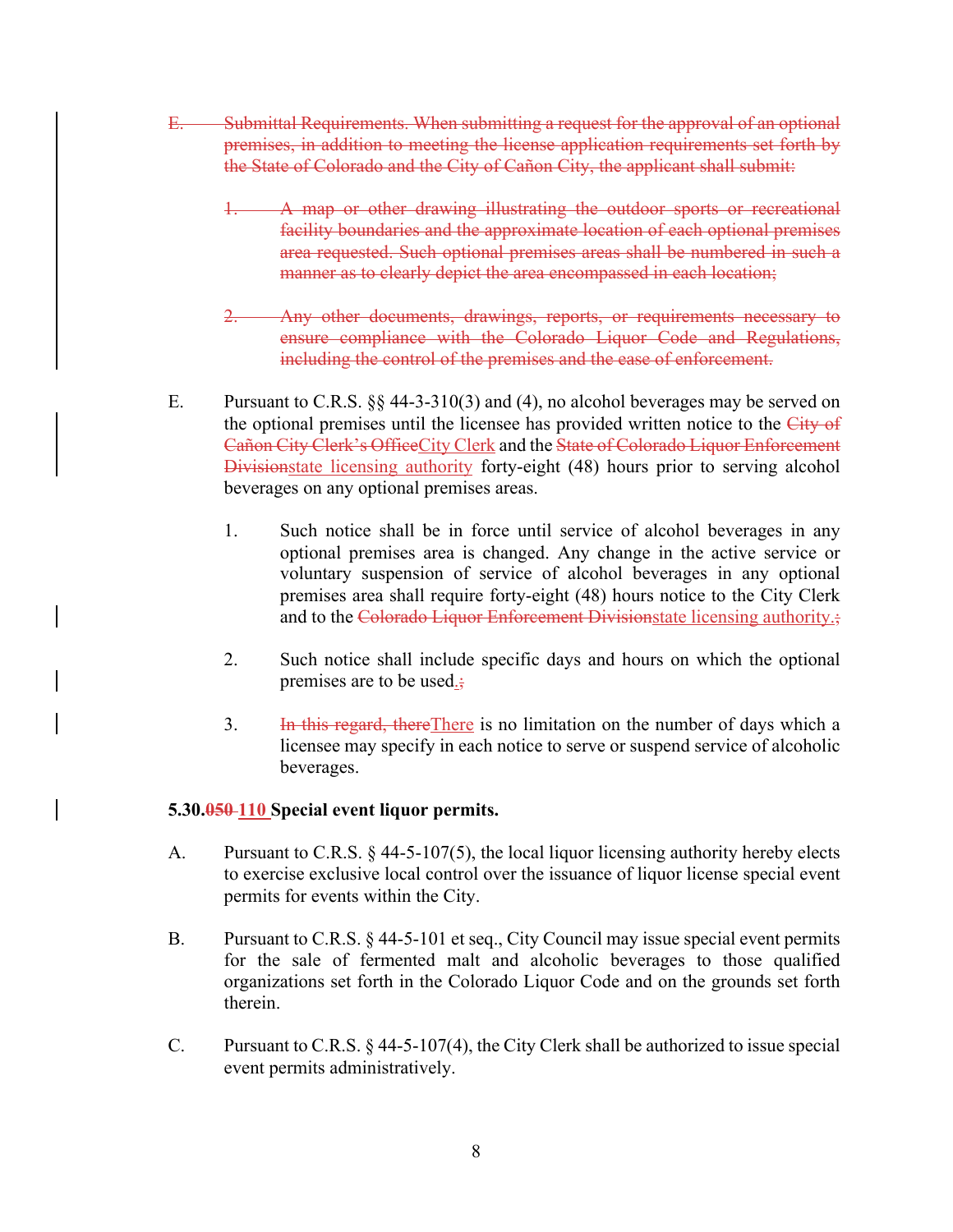- D. The provisions of this section notwithstanding, the City Clerk shall report to the state licensing authority, within ten (10) days after the City issues any special event permit, the name of the organization to which the permit was issued, the address of the permitted location, and the permitted dates of alcohol beverage service.
- E. The City shall cause a hearing to be held if, after investigation and upon review of the contents of the application by the City Clerk or of any protest filed by affected persons, sufficient grounds appear to exist for denial of a permit. Any protest shall be filed by affected persons within ten (10) days after the date of notice pursuant to C.R.S. § 44-5-106(2). Any hearing shall be held at least ten (10) days after the initial posting of the notice, and notice thereof shall be provided the applicant and any person who has filed a protest.

# **5.30.060 120 Alcohol beverage tastings.**

- A. Permit Required.
	- 1. Alcohol beverage tastings on the licensed premises of a retail liquor store or of a liquor-licensed drugstore are authorized to be conducted within the City in accordance with C.R.S.  $\S$  44-3-301(10) and subject to the provisions of this chapter.
	- 2. The authority hereby authorizes the City Clerk to issue tasting permits as a routine matter and in accordance with the requirements of this chapter.
	- 3. It shall be unlawful for any person to conduct tastings within the City without having first received a permit issued in accordance with this chapter.
	- 4. The initial application and any renewal applications shall be submitted on a tasting permit application form obtained from the City Clerk with the fee required under the City's fee schedule. This form shall include the following:
		- a. Licensee information including, but not limited to, name, address, contact information, and license number.
		- b. Verification that the licensee and employee(s) who will be conducting the tastings have completed a seller/server training program that meets the standards established state law and regulations.
		- c. The dates and times in which the licensee intends to conduct tastings events.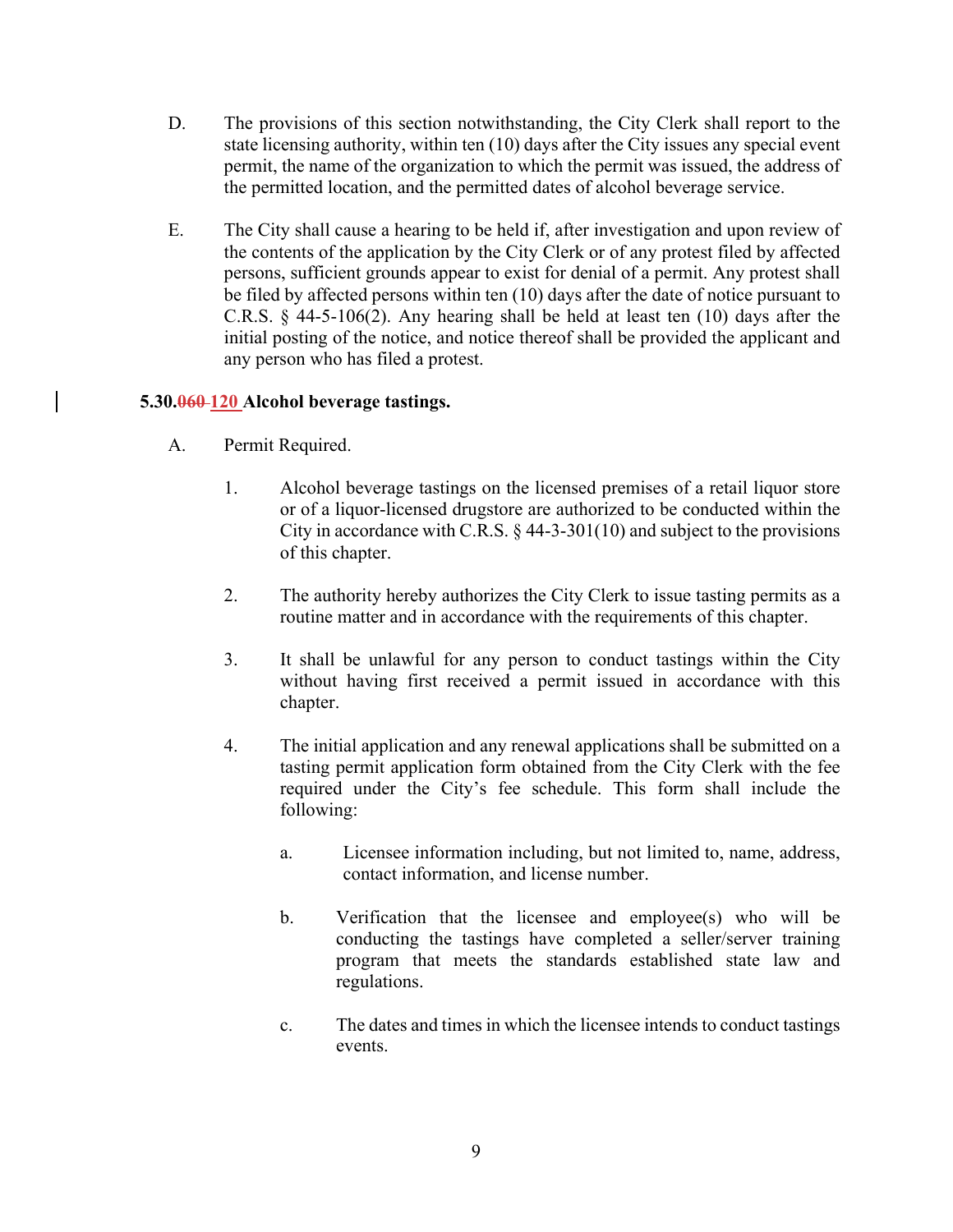- 5. No alcohol can be provided as samples during a tasting until the licensee has provided written notice to the City Clerk at least five (5) business days prior to conducting said tasting. Such notice shall contain the specific days and hours on which the tasting will occur.
- 6. Renewal of tasting permits shall be concurrent with the renewal of licenses for retail liquor stores or liquor-licensed drugstores. A licensee's initial tasting permit shall expire on the same date as the date of the licensee's underlying liquor license. The initial tastings permit application fee shall be prorated if the permit expires in less than one year. Renewal permits shall be issued for a period of time concurrent with the underlying license.
- 7. Tasting permits shall be conspicuously and prominently posted by the licensee on the licensed premises at all times during business hours.
- 8. A tasting permit shall only be valid when issued to a Retail Liquor Store or a Liquor-Licensed Drugstore licensee whose license is valid and is in full force and effect.
- B. Limitations on Tastings. Tastings shall be subject to the following limitations:
	- 1. Tastings shall be conducted only by a person who has completed a server training program that meets the standards established by state law and regulations, and who is either a retail liquor store licensee or a liquorlicensed drugstore licensee, or an employee of such licensee, and only on a licensee's licensed premises.
	- 2. The alcohol beverages used in tastings shall be purchased through a licensed wholesaler, licensed brew pub or winery licensed pursuant to C.R.S. §44-3- 403, at a cost that is not less than the laid-in cost for such alcohol.
	- 3. The size of an individual sample shall not exceed one ounce for malt or vinous liquor, or one-half ounce for spirituous liquors.
	- 4. The licensee shall not serve, nor allow to be consumed by any one patron, more than four (4) individual samples to a patron during a tasting.
	- 5. Tastings shall not exceed a total of five (5) hours in duration per day, which need not be consecutive.
	- 6. Tastings shall be conducted only during the operating hours during which the licensee on whose premises the tastings occur is permitted to sell alcohol beverages, and in no case earlier than eleven a.m. or later than nine p.m.
	- 7. The licensee shall prohibit patrons from leaving the licensed premises with an unconsumed sample.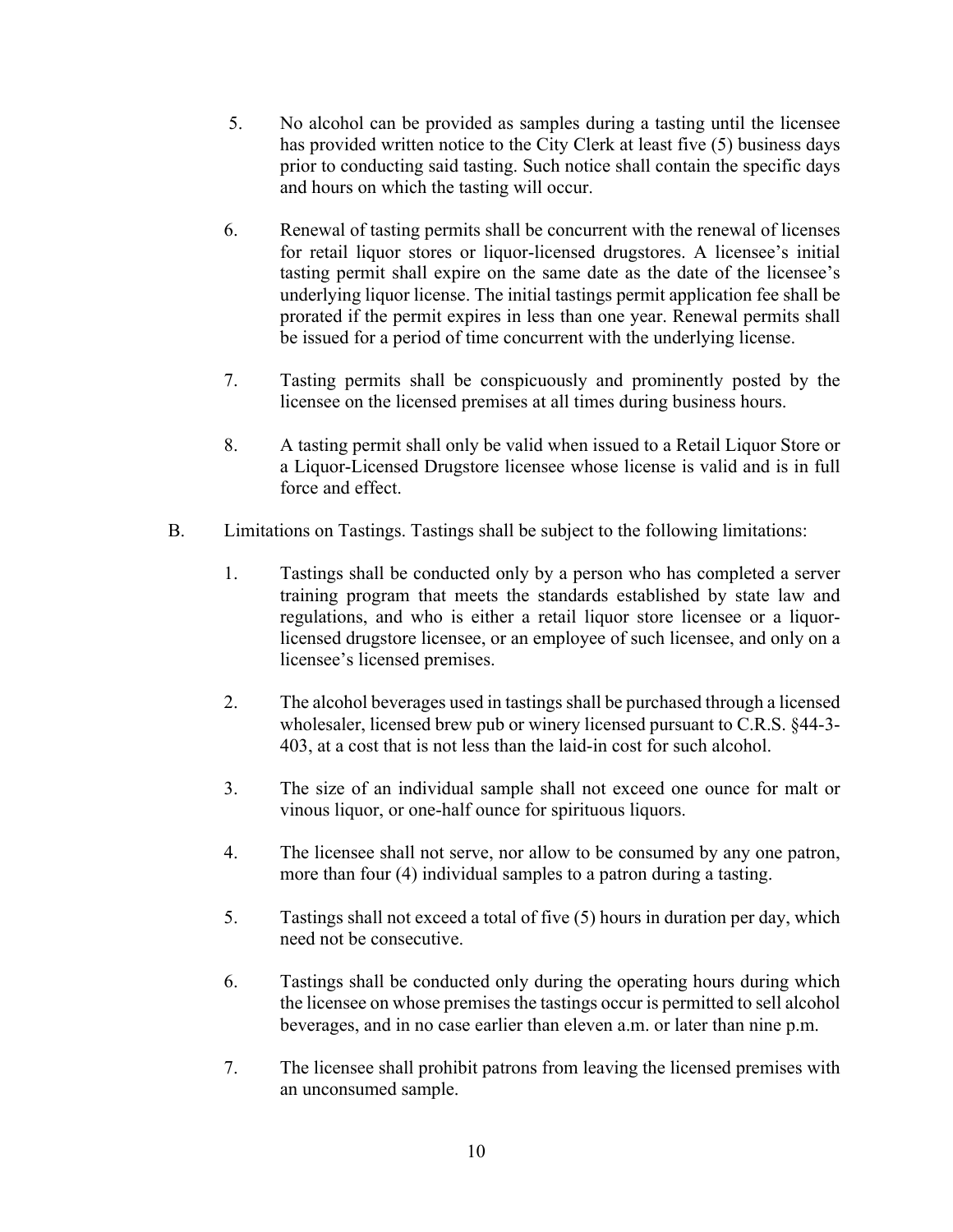- 8. The licensee shall promptly remove all open and unconsumed beverage samples from the licensed premises or shall destroy the samples immediately following the completion of the tasting.
- 9. The licensee shall not serve a person who is under twenty-one (21) years of age, or who is visibly intoxicated.
- 10. The samples used in the tastings shall be served in open containers and shall be provided to a patron free of charge.
- 11. Tastings may occur on no more than one hundred fifty-six (156) days per year.
- 12. No manufacturer of spirituous or vinous liquors shall induce a licensee through free goods or financial or in-kind assistance to favor the manufacturer's products being sampled at a tasting. The licensee shall bear the financial and all other responsibility for a tasting.
- C. Violations.
	- 1. A violation of this section, whether by the licensee's employees, agents, or otherwise, shall be the responsibility of the licensee who is conducting the alcohol tasting.
	- 2. Licensees conducting a tasting shall be subject to the same revocation, suspension and enforcement provisions as otherwise apply to those licensees.

#### **5.30.070 130 Distance restrictions not applicable to restaurant and hotel licenses.**

The five hundred (500) foot distance restriction set forth in C.R.S. § 44-3-313(1)(d)(I) shall be eliminated for hotel and restaurant licenses and lodging and entertainment license only. Any applicant who otherwise qualifies under the terms and provisions of the Colorado Liquor Code to receive a hotel and restaurant licenseor a lodging and entertainment license, shall not be denied such license for reasons having to do with the proximity of the building in which liquor is to be sold under such hotel and restaurant or lodging and entertainment license to any land used for school purposes.

#### **5.30.140 Penalties and enforcement.**

Any person convicted of violating any provision of this chapter shall be guilty of a misdemeanor and shall be subject to the general penalties set forth in this Code. In addition to such penalties, any licensee who violates, or any licensee whose employees or agents violate, any of the terms of this chapter or the state liquor laws shall be subject to suspension, revocation or denial of his or her license, the imposition of a fine in lieu of suspension, written reprimand or such other penalty as the authority deems appropriate and